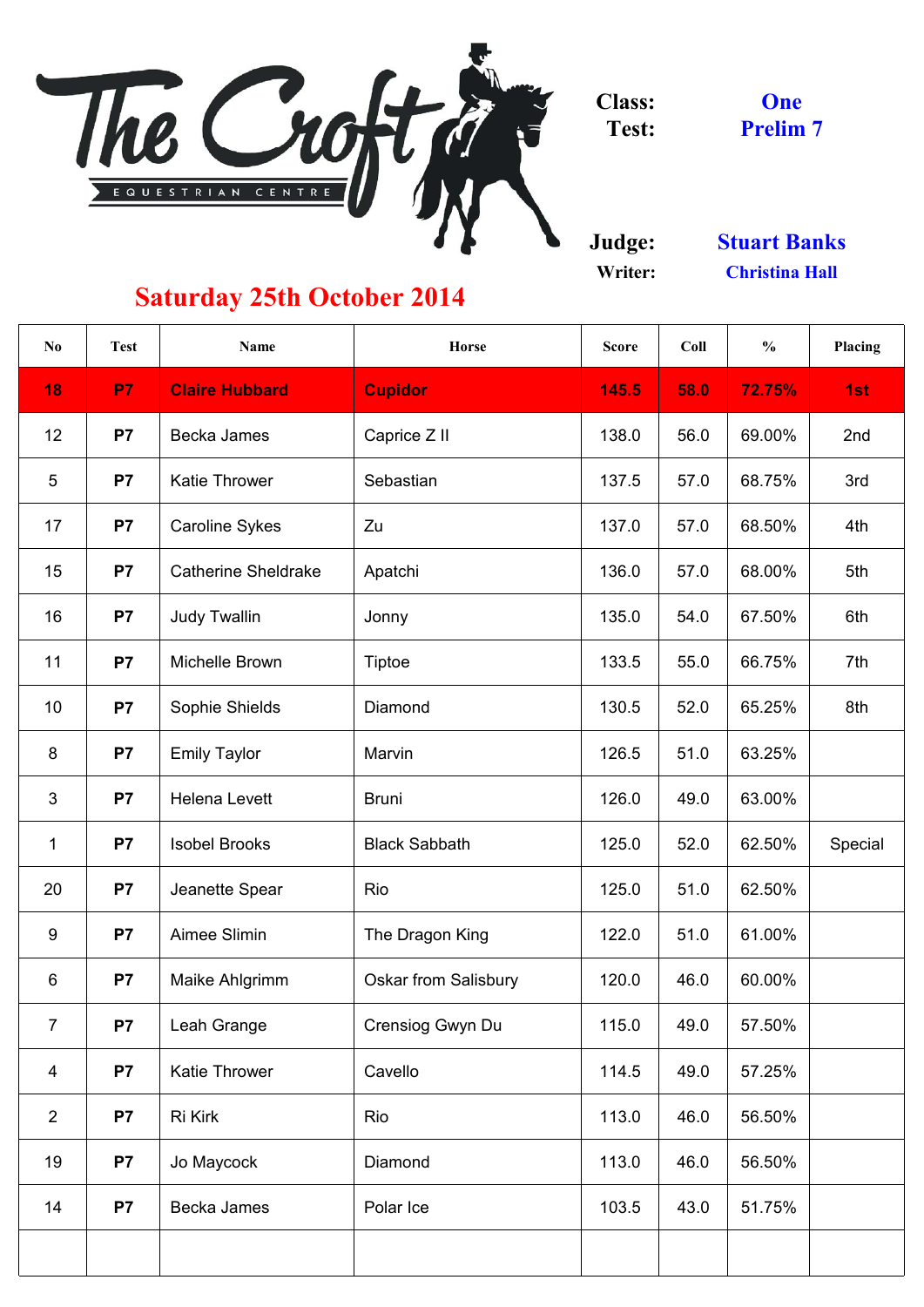

**Class: Tests:**

**Judge: Writer:**

| No  | <b>Test</b> | <b>Name</b>                | <b>Horse</b>               | <b>Score</b> | Coll | $\frac{0}{0}$ | <b>Placing</b> |
|-----|-------------|----------------------------|----------------------------|--------------|------|---------------|----------------|
| 166 | <b>N24</b>  | <b>Cirra Hatton</b>        | <b>Tuvok</b>               | 192.0        | 67.0 | 73.85%        | 1st            |
| 16  | <b>P14</b>  | <b>Judy Twallin</b>        | Jonny                      | 165.5        | 54.0 | 68.96%        | 2nd            |
| 151 | <b>P14</b>  | <b>Karen Robinson</b>      | <b>Pudding</b>             | 163.0        | 55.0 | 67.92%        | 3rd            |
| 17  | <b>P14</b>  | <b>Caroline Sykes</b>      | Zu                         | 162.0        | 54.0 | 67.50%        | 4th            |
| 182 | <b>N24</b>  | <b>Annett Lattanzio</b>    | Lucky Castana              | 175.0        | 61.5 | 67.31%        | 5th            |
| 181 | <b>N24</b>  | <b>Holly Aufiero</b>       | <b>Buttons</b>             | 173.5        | 62.0 | 66.73%        | 6th            |
| 154 | <b>P14</b>  | <b>Yvonne Ennever</b>      | <b>Just William</b>        | 159.5        | 53.0 | 66.46%        | 7th            |
| 153 | <b>P14</b>  | Sarah Webster              | Judge Jim                  | 158.5        | 53.0 | 66.04%        | 8th            |
| 25  | <b>P14</b>  | <b>Henrietta Shone</b>     | <b>Toffee</b>              | 158.0        | 53.0 | 65.83%        |                |
| 18  | <b>P14</b>  | <b>Claire Hubbard</b>      | Cupidor                    | 156.5        | 53.0 | 65.21%        |                |
| 183 | <b>N24</b>  | <b>Hazel Boxall</b>        | <b>Alfie</b>               | 169.5        | 60.0 | 65.19%        |                |
| 20  | <b>N24</b>  | Susanne Kalderen           | Rio                        | 168.5        | 59.5 | 64.81%        |                |
| 22  | <b>P14</b>  | Kelly Walsh                | <b>Best Interests</b>      | 155.5        | 52.0 | 64.79%        |                |
| 169 | <b>N24</b>  | Hannah Brown               | <b>Tipperary Murphy</b>    | 167.0        | 58.5 | 64.23%        |                |
| 21  | <b>P14</b>  | <b>Kate Dutcher</b>        | Webster                    | 153.0        | 51.0 | 63.75%        |                |
| 173 | <b>N24</b>  | <b>Sam Williams</b>        | <b>Spartacus</b>           | 165.5        | 59.0 | 63.65%        |                |
| 15  | <b>P14</b>  | <b>Catherine Sheldrake</b> | Apatchi                    | 152.5        | 51.0 | 63.54%        | Special        |
| 167 | <b>N24</b>  | <b>Claire Shoesmith</b>    | <b>Taiforgan Sir Monty</b> | 163.5        | 58.0 | 62.88%        |                |
| 179 | <b>N24</b>  | <b>Sue Bushell</b>         | <b>Cotchford Ozzy</b>      | 161.5        | 56.5 | 62.12%        |                |
| 176 | <b>N24</b>  | Alison Chapman             | <b>Blaze</b>               | 158.5        | 56.5 | 60.96%        |                |
| 136 | <b>P14</b>  | Di Horton                  | <b>Barsaya</b>             | 146.0        | 49.0 | 60.83%        |                |
| 19  | <b>P14</b>  | Jo Maycock                 | Diamond                    | 145.5        | 49.0 | 60.63%        |                |
| 23  | <b>P14</b>  | Jayne Sikorski             | <b>Finbar Fury</b>         | 133.0        | 45.0 | 55.42%        |                |
| 24  | <b>P14</b>  | Leanne Sikorski            | Zinzeo P                   | R            |      | R             |                |

**Julie Jerome Jenny Welham**

**Two Prelim 14 & Novice 24**

## **Saturday 25th October 2014**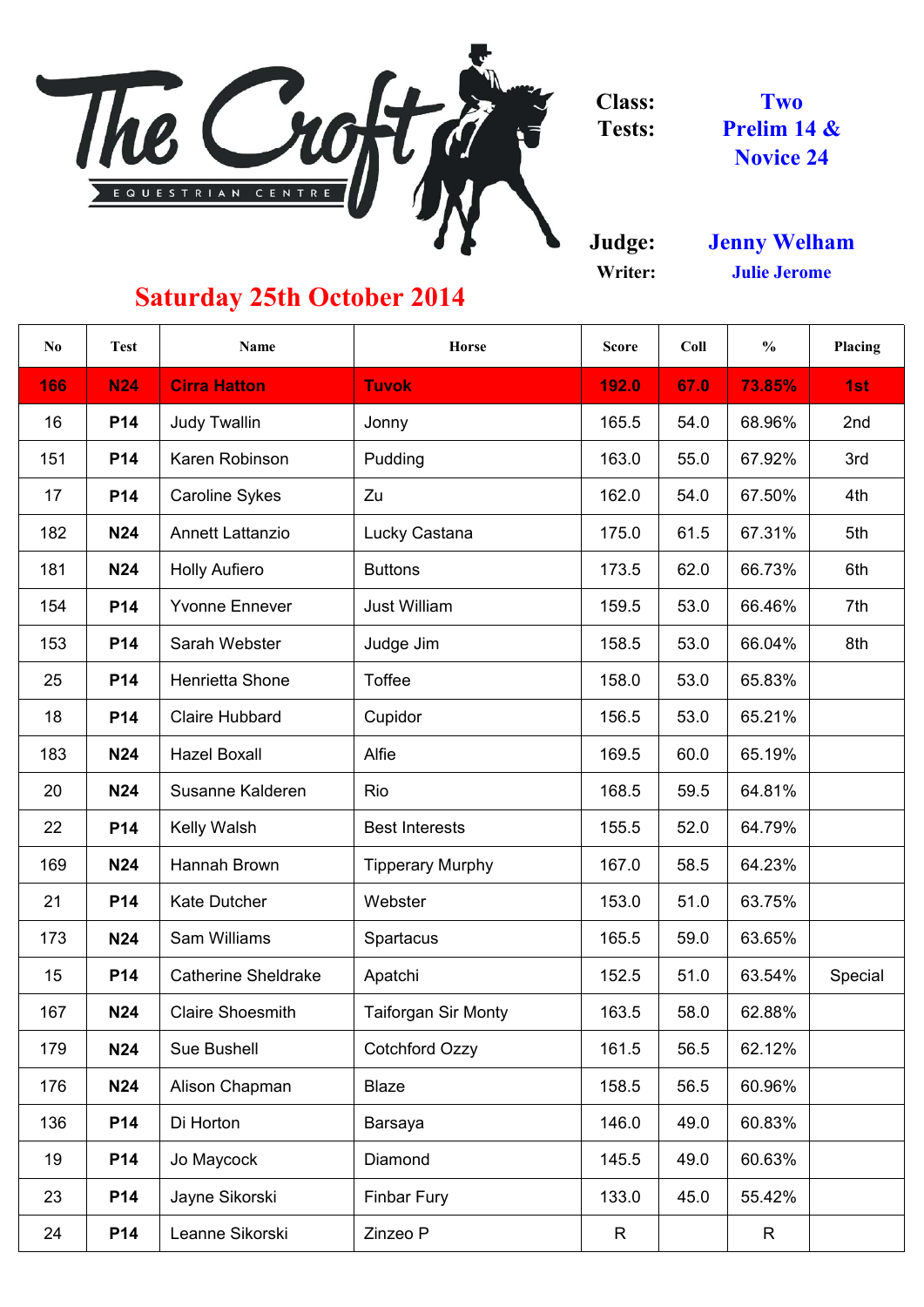

**Class: Tests:**

**Judge: Writer:**

| N <sub>0</sub> | <b>Test</b> | <b>Name</b>               | <b>Horse</b>            | <b>Score</b>   | Coll | $\frac{0}{0}$ | <b>Placing</b>   |
|----------------|-------------|---------------------------|-------------------------|----------------|------|---------------|------------------|
| <b>181</b>     | <b>N28</b>  | <b>Holly Aufiero</b>      | <b>Buttons</b>          | 177.0          | 59.0 | 73.75%        | 1st              |
| 193            | <b>N28</b>  | <b>Alison Whittenbury</b> | Fifi                    | 170.5          | 57.0 | 71.04%        | 2nd              |
| 174            | E44         | <b>Sam Williams</b>       | Splash 'n Boots         | 175.0          | 58.0 | 70.00%        | 3rd              |
| 179            | <b>N28</b>  | <b>Sue Bushell</b>        | <b>Cotchford Ozzy</b>   | 167.5          | 55.0 | 69.79%        | 4th              |
| 182            | <b>N28</b>  | <b>Annett Lattanzio</b>   | Lucky Castana           | 165.0          | 56.0 | 68.75%        | 5th              |
| 151            | <b>N28</b>  | Karen Robinson            | Pudding                 | 161.5          | 53.0 | 67.29%        | 6th              |
| 111            | <b>N28</b>  | <b>Gary Yeoman</b>        | Bahlmann Z              | 159.5          | 55.0 | 66.46%        | 7th              |
| 154            | <b>N28</b>  | <b>Yvonne Ennever</b>     | <b>Just William</b>     | 158.5          | 53.0 | 66.04%        | 8th &<br>Special |
| 153            | <b>N28</b>  | Sarah Webster             | Judge Jim               | 157.5          | 55.0 | 65.63%        |                  |
| 183            | E44         | <b>Hazel Boxall</b>       | Alfie                   | 163.5          | 52.0 | 65.40%        |                  |
| 188            | <b>N28</b>  | Sara Appleton             | Madigan                 | 154.5          | 51.0 | 64.38%        |                  |
| 187            | <b>N28</b>  | <b>Chris Porter</b>       | Woody                   | 151.5          | 52.0 | 63.13%        |                  |
| 184            | <b>N28</b>  | Olivia Robinson           | Carleon                 | 151.5          | 51.0 | 63.13%        |                  |
| 190            | <b>N28</b>  | Lucy Harris               | <b>Apache Warrior</b>   | 150.5          | 50.0 | 62.71%        |                  |
| 186            | <b>N28</b>  | Lorraine Dehn             | Goldcrest               | 149.0          | 50.0 | 62.08%        |                  |
| 191            | E44         | <b>Susan Bates</b>        | <b>Oakfield Tucker</b>  | 155.0          | 51.0 | 62.00%        |                  |
| 189            | E44         | <b>Kacey Leathers</b>     | <b>Tiger Kitten</b>     | 147.0          | 49.0 | 58.80%        |                  |
| 185            | <b>N28</b>  | Helen Jackson             | <b>Pencarder Ramano</b> | <b>Retired</b> |      | Retired       |                  |
|                |             |                           |                         |                |      |               |                  |

**Three Novice 28 & Elementary 44**

## **Saturday 25th October 2014**

**Terrie Cross Sara-Jane Lanning**